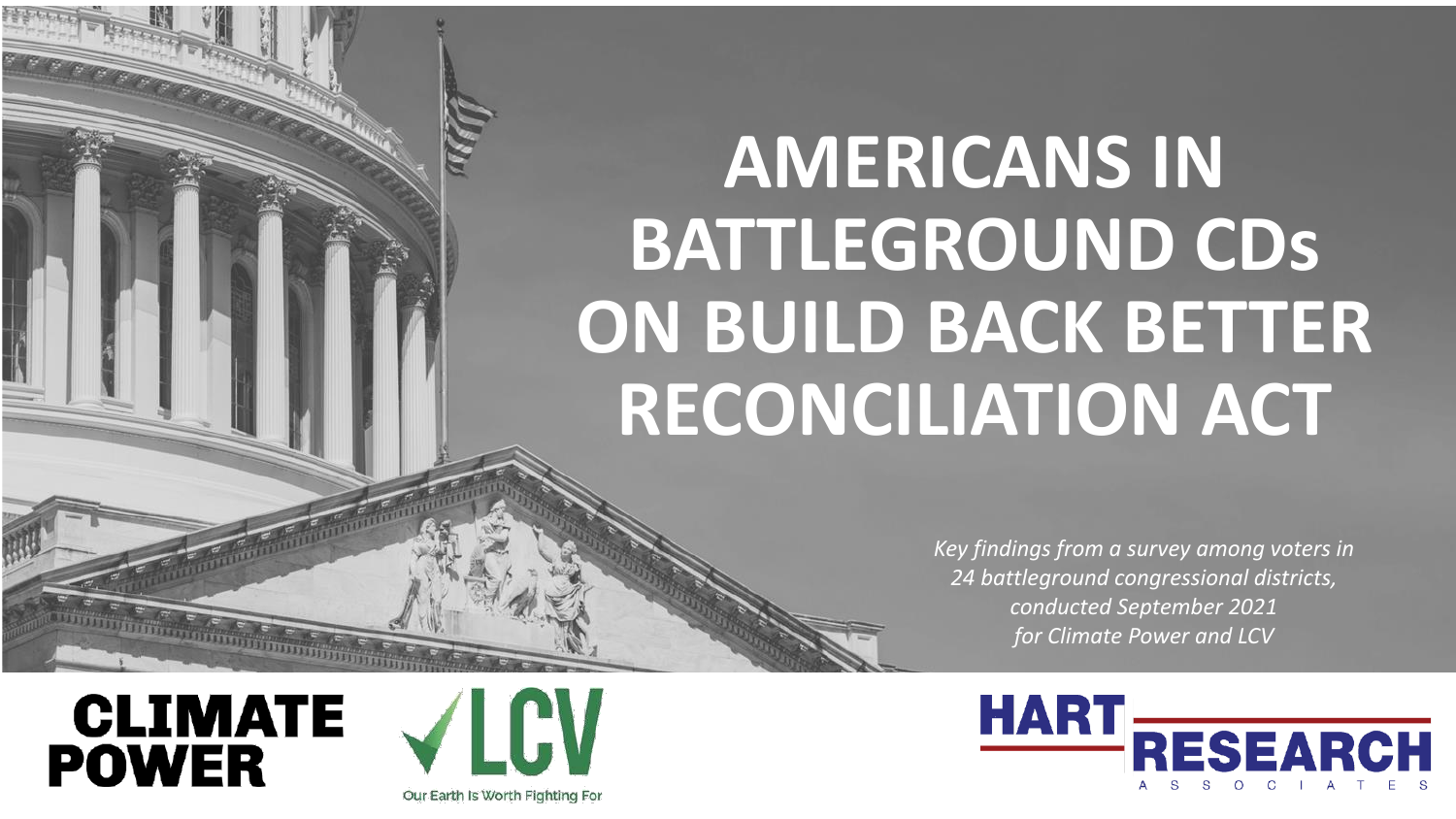# **Methodology**

- 800 interviews in 24 battleground congressional districts
- Live interviews among registered voters, conducted by telephone
- Field dates September 9 to 16, 2021
- Overall margin of error  $= \pm 3.5$ percentage points, tolerances higher among subgroups of the sample



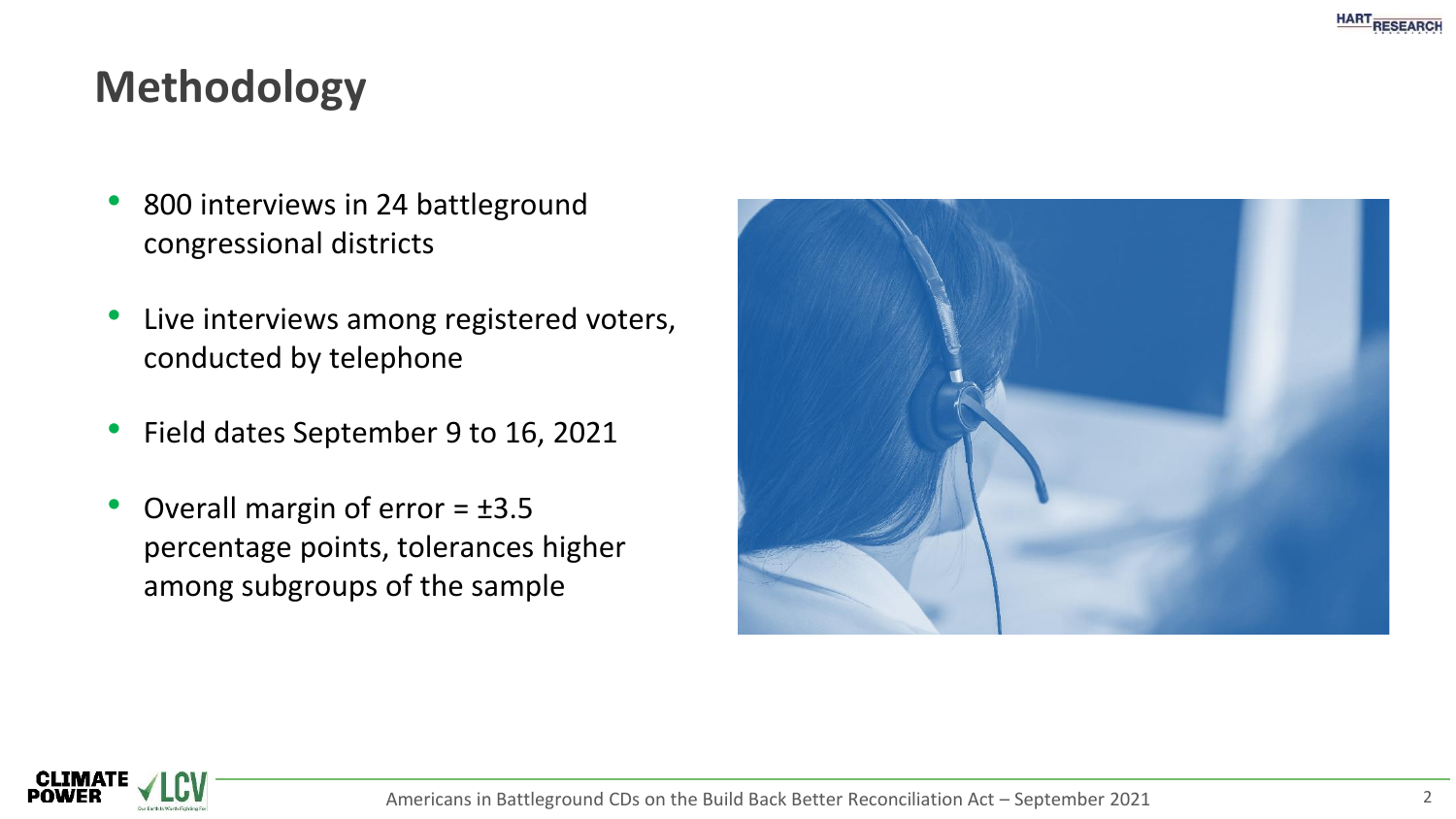# **Key Findings**

- 1. A large majority (58%) of voters across these battleground congressional districts support the Build Back Better Act after hearing a brief description of it, including that it would cost \$3.5 trillion spread over 10 years.
- 2. Voters do not want to cut the cost and scope of the legislation: 54% say Congress should either keep the cost at the current proposed level or increase the cost so the legislation can do more.
- 3. Voters view addressing climate change and increasing use of clean energy as highly important elements of this legislation. Sixty-three percent (63%) say that addressing climate change should be an important priority for the president and Congress this year, a reflection of the fact that a large majority say that climate change is a cause of extreme weather events.
- 4. Thus it is perhaps unsurprising that three in four voters favor each of these provisions:
	- Modernizing schools and other public buildings to make them more energy efficient, and providing incentives to improve the energy efficiency of homes and businesses
	- Providing tax incentives to make clean energy sources like wind and solar power widely available at lower costs
	- Rewarding electric utilities that generate more electricity every year from clean energy sources, like wind and solar
- 5. The fact that the legislation creates good-paying jobs WHILE ALSO addressing the threat of climate change remains a central talking point in its favor. Swing voters find two other talking points about the legislation highly compelling:
	- It will protect Americans' health by cutting dangerous and toxic pollution in our air and water.
	- It will lower utility bills and energy costs, making life more affordable for middle-class and working families.

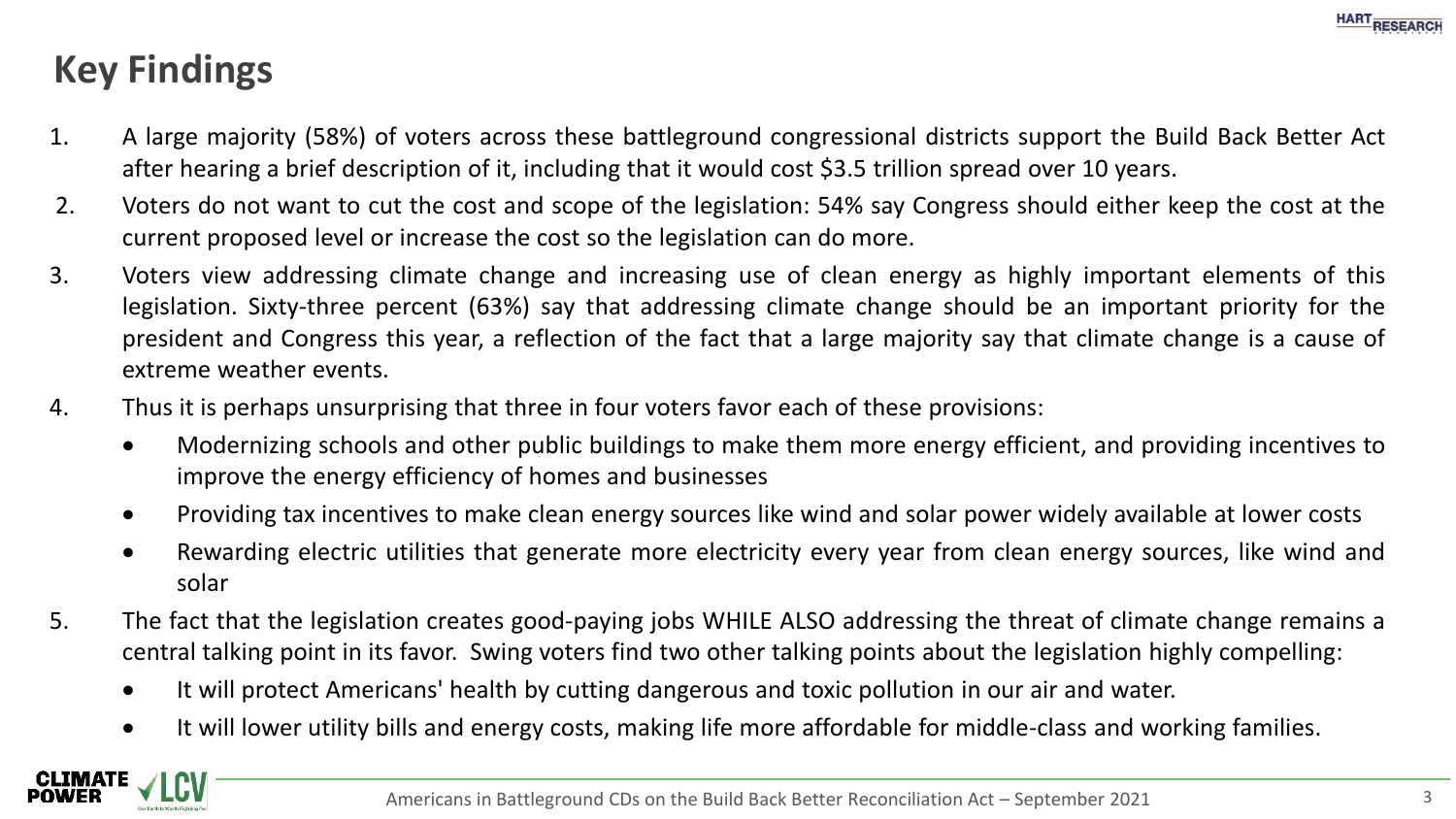

# **Characteristics of the Sample**



Americans in Battleground CDs on the Build Back Better Reconciliation Act – September 2021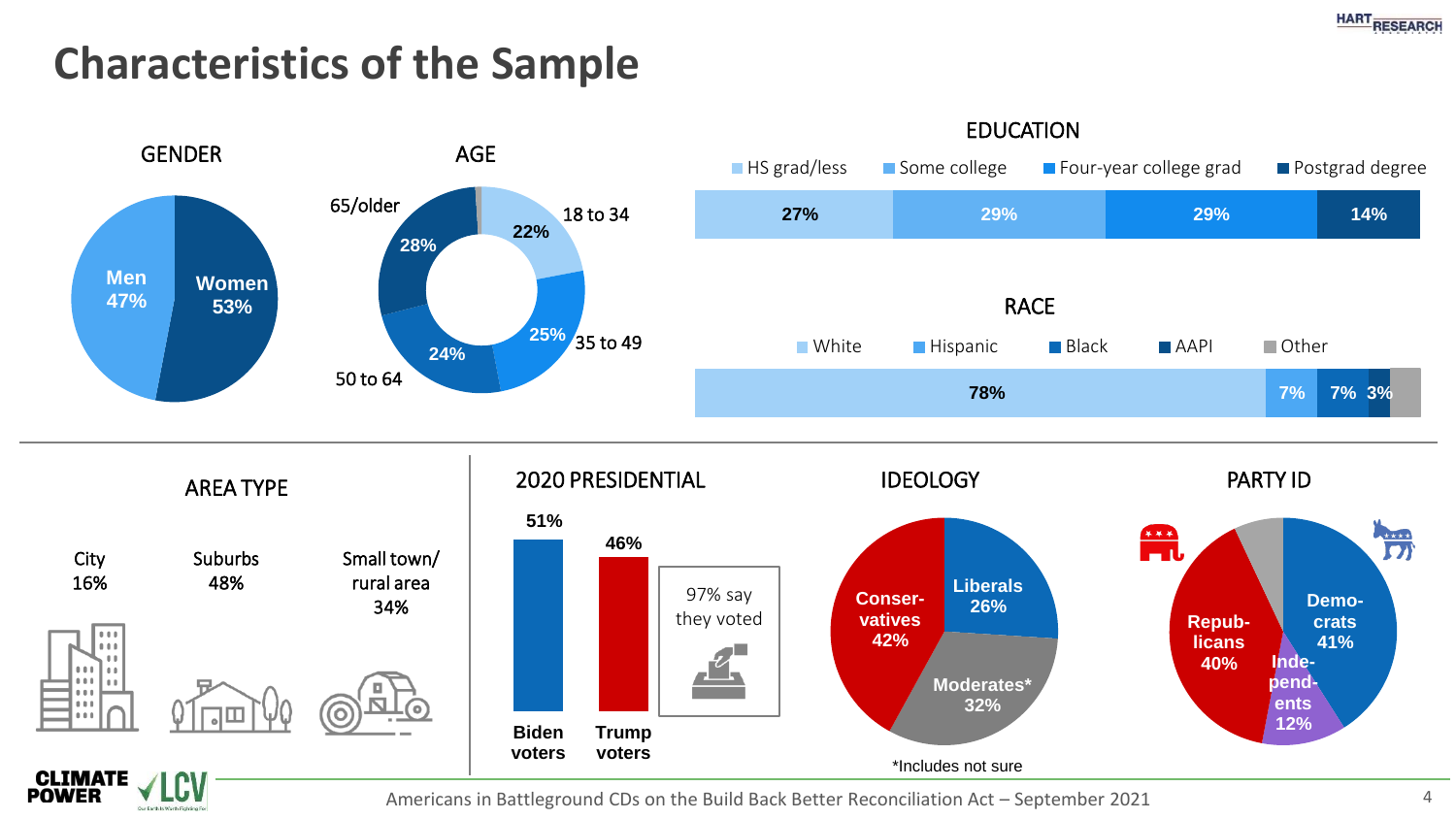## **Voters in these districts favor the Build Back Better Act by a wide margin.**

*Support for the Build Back Better Act after Description\**

\*Congress is considering legislation to address several needs facing the country. It would lower the cost of prescriptions and make health insurance more affordable. It would expand Medicare coverage. It would increase access to affordable home care services for the elderly, as well as increasing access to affordable child care and paid medical leave.

This legislation would take action on climate change by expanding the use of clean energy like wind and solar power and increasing energy efficiency.

This legislation, called the Build Back Better Act, would cost \$3.5 trillion spread out over 10 years and would mostly be paid for by raising taxes on corporations and the wealthy. It would not raise taxes on anyone earning less than \$400,000 a year, and many families would have their taxes cut.



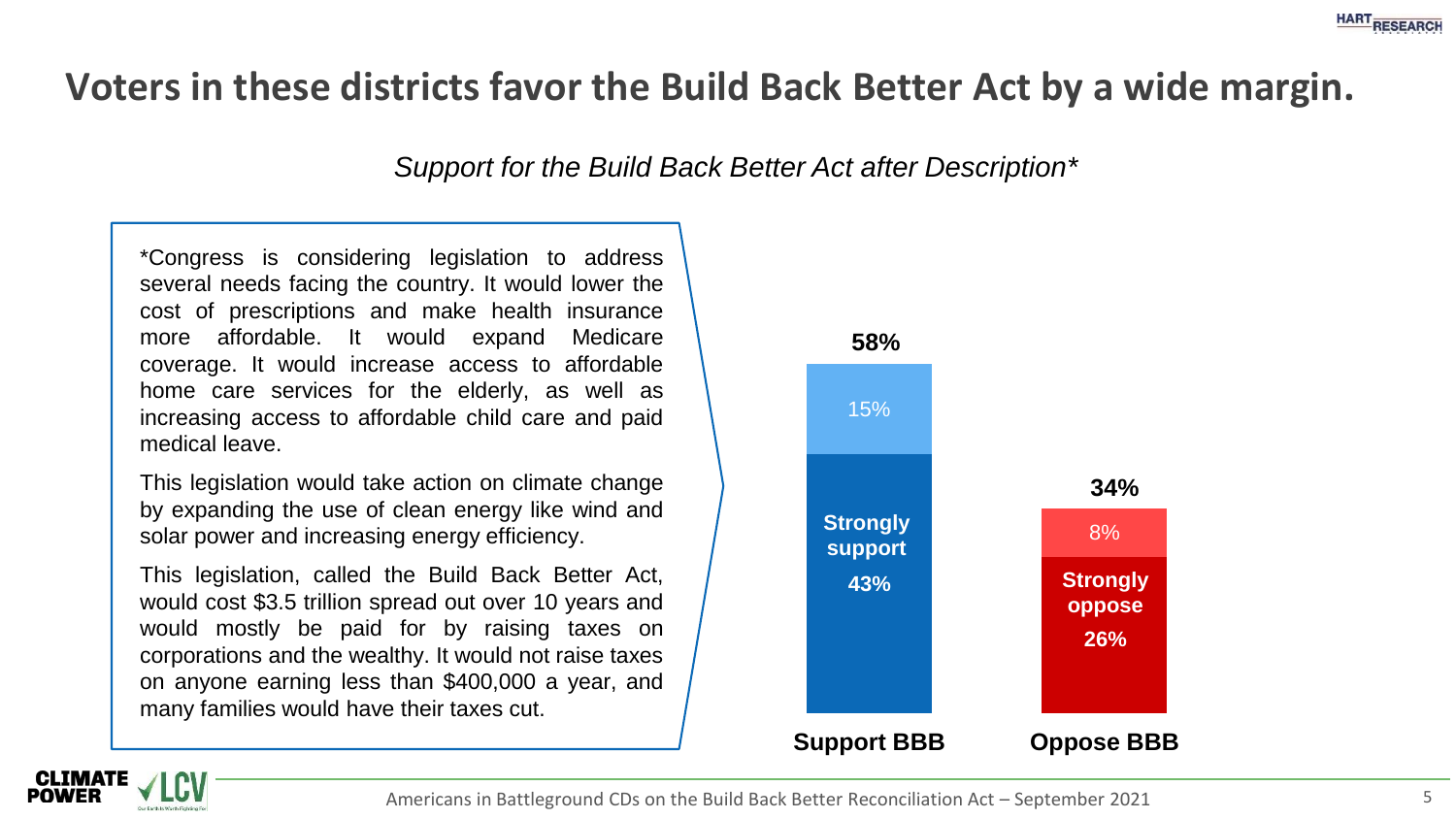# **Voters of all ages and in all types of communities favor BBB by wide margins—including a 23-point margin of support among independents.**

*Support for Build Back Better Act*

|                             | <b>Support</b> | <b>Oppose</b> |                        | <b>Support</b> | <b>Oppose</b> |
|-----------------------------|----------------|---------------|------------------------|----------------|---------------|
| <b>All voters</b>           | 58%            | 34%           | Men                    | 54%            | 39%           |
| <b>Democrats</b>            | 89%            | 5%            | Women                  | 62%            | 30%           |
| Independents                | 57%            | 34%           | White voters           | 55%            | 37%           |
| Republicans                 | 25%            | 66%           | <b>Voters of Color</b> | 68%            | 24%           |
| Swing voters                | 64%            | 27%           | Age 18 to 34           | 68%            | 25%           |
| <b>Biden turnout voters</b> | 96%            | 2%            | Age 35 to 49           | 59%            | 30%           |
| Urban                       | 61%            | 32%           | Age 50 to 64           | 55%            | 41%           |
| Suburban                    | 58%            | 35%           | Age 65/older           | 52%            | 39%           |
| Small town/rural            | 55%            | 35%           |                        |                |               |

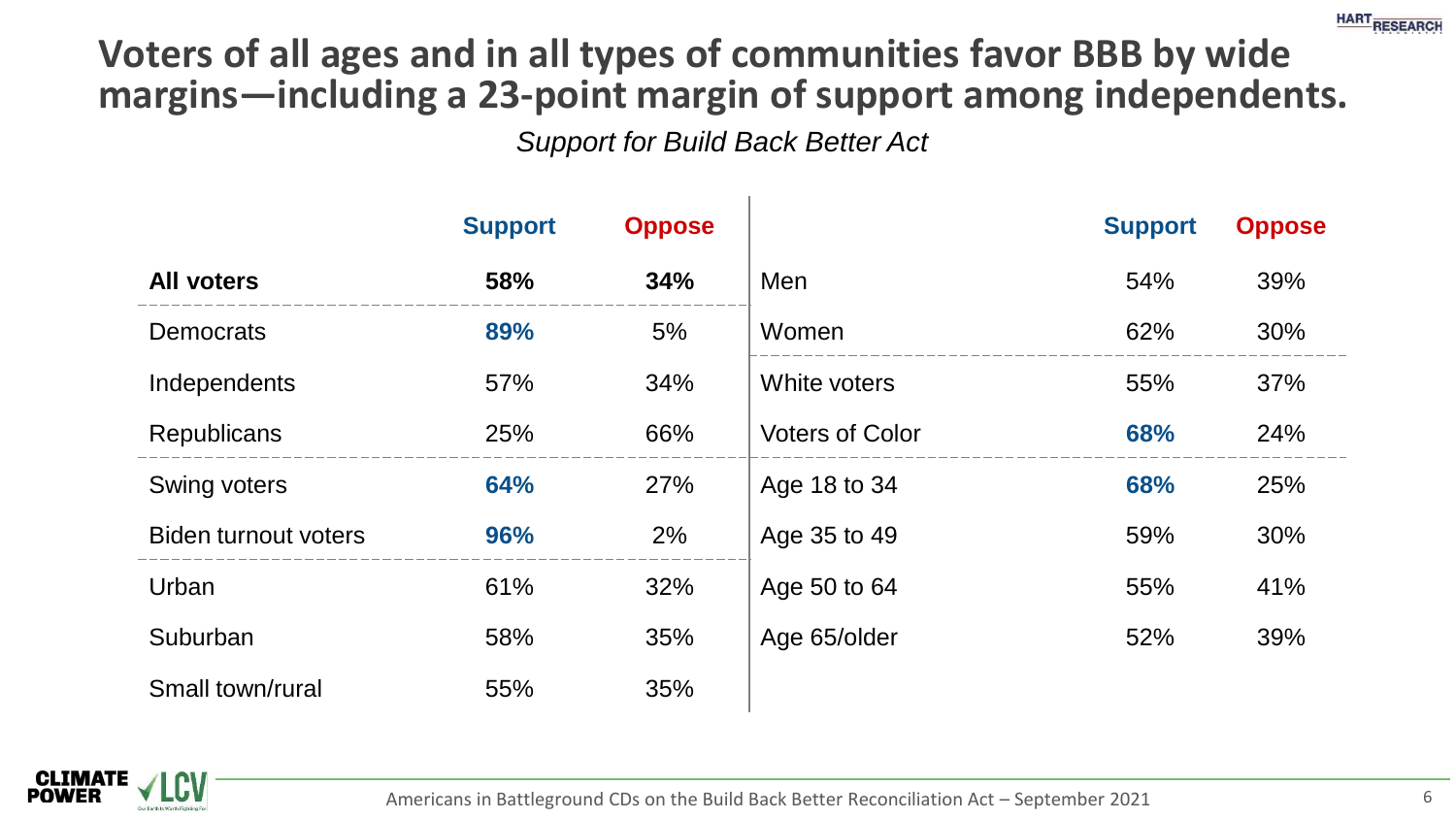# **The climate and clean energy elements of BBB are central to its appeal.**

■ Favorable Not sure Unfavorable

**Reward electric utilities that generate** more electricity every year from **clean energy** sources, like wind and solar

**Modernize schools/public buildings** so more energy efficient, incentives to improve energy efficiency of homes and businesses

Provide **tax incentives for clean energy** sources like wind and solar power, so they are widely available at lower costs

Help pay for legislation by charging **fees to gas companies for pollution** they create, end taxpayer subsidies for oil companies

Increase **tax credits for electric vehicles** to make them more affordable for the average person

CLIMATE **POWER** 



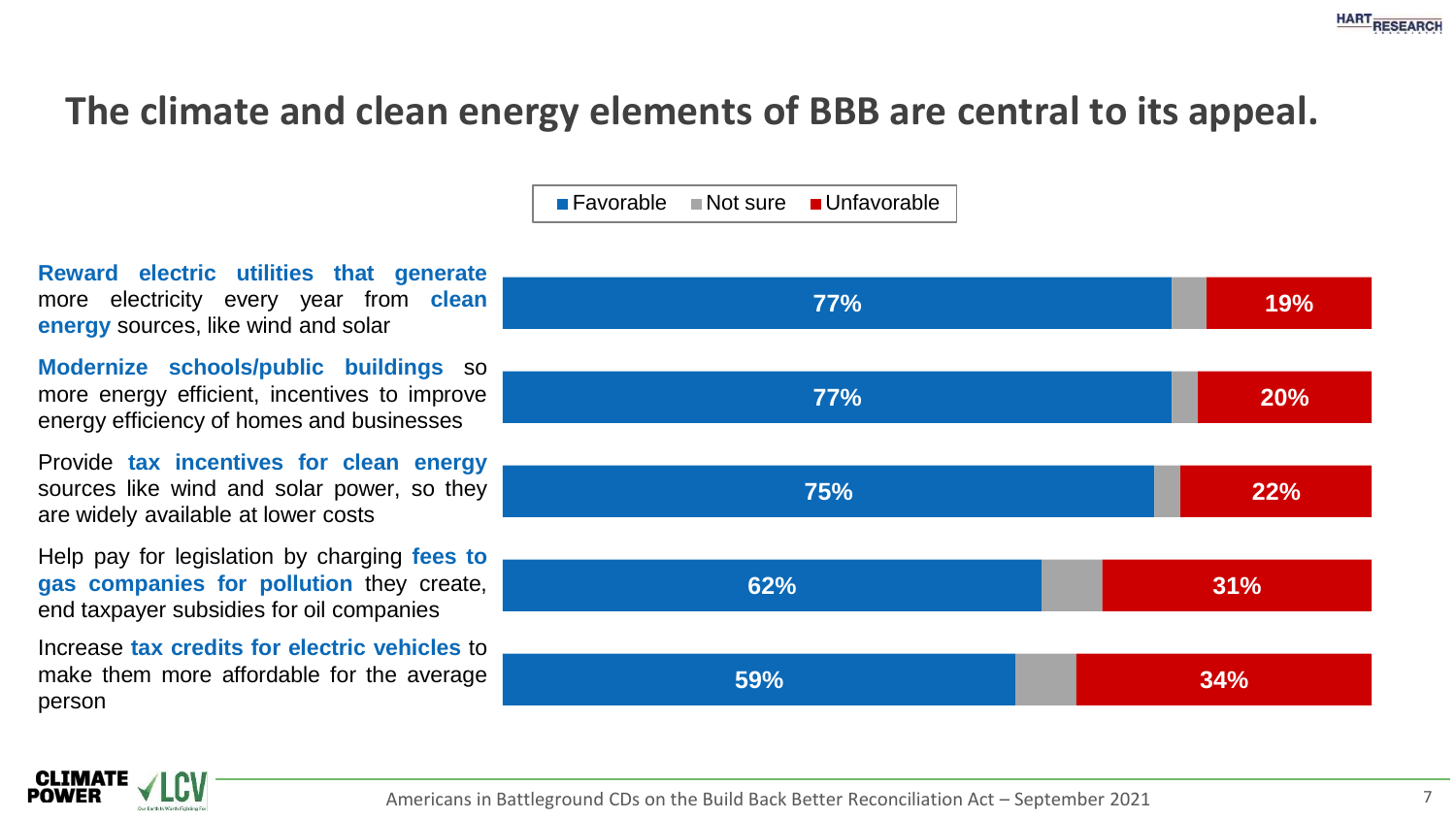#### **Many of these clean energy elements are popular across partisan lines.**

| Proportions who feel favorable toward each:                                                                                          | <b>Democrats</b> | <b>Independents</b> | <b>Republicans</b> |
|--------------------------------------------------------------------------------------------------------------------------------------|------------------|---------------------|--------------------|
| Reward electric utilities that generate more electricity<br>every year from clean energy sources, like wind and solar                | 93%              | 77%                 | 59%                |
| Modernize schools/public buildings so more energy<br>efficient, incentives to improve energy efficiency of homes<br>and businesses   | 92%              | 81%                 | 60%                |
| Provide tax incentives for clean energy sources like<br>wind and solar power, so they are widely available at lower<br>costs         | 93%              | <b>76%</b>          | 55%                |
| Help pay for legislation by charging fees to gas<br>companies for pollution they create, end taxpayer<br>subsidies for oil companies | 86%              | 61%                 | 37%                |
| Increase tax credits for electric vehicles to make them<br>more affordable for the average person                                    | 82%              | 64%                 | 35%                |

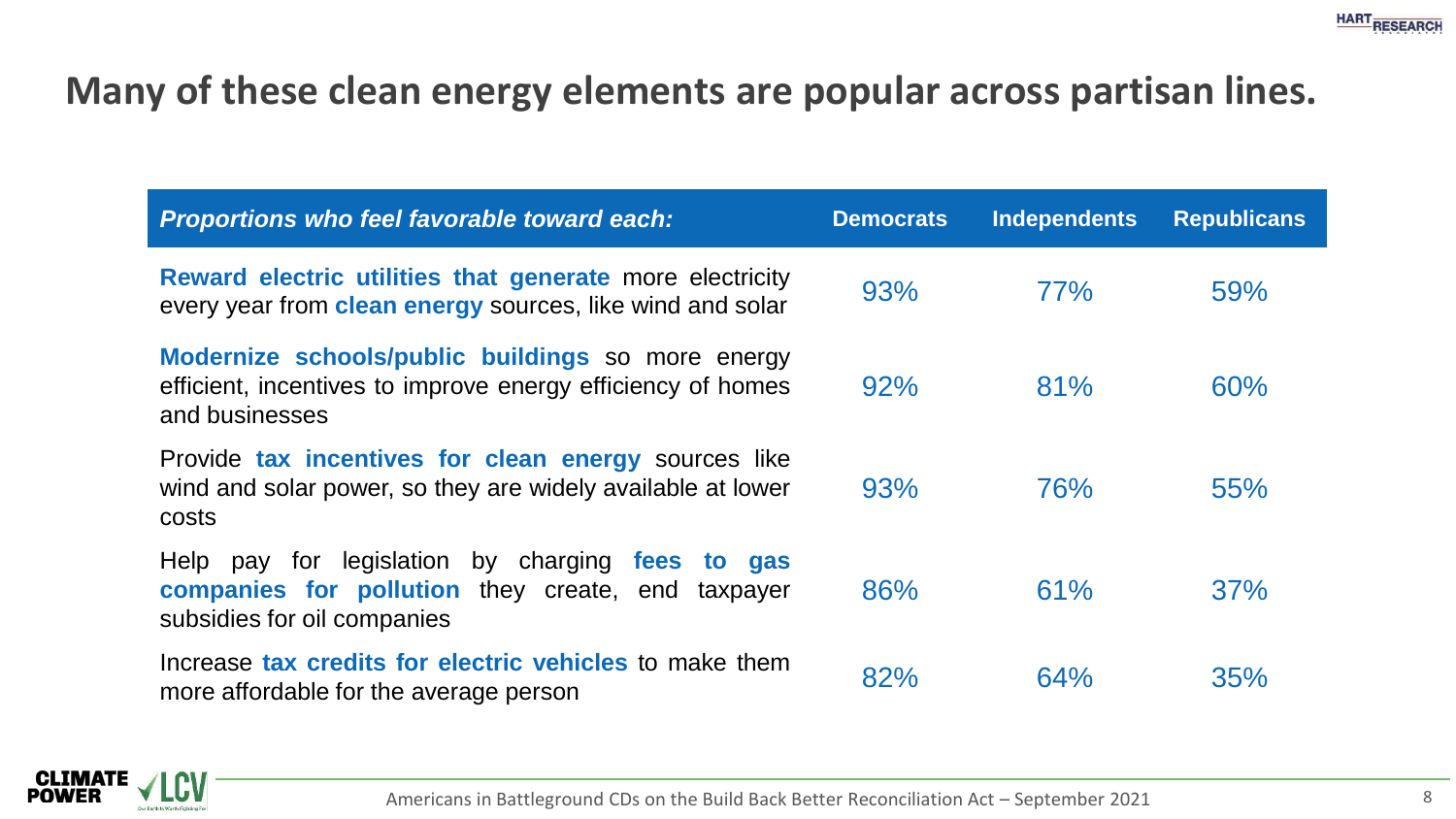# **Voters in these districts say dealing with climate change is a priority this year—even one in three Republicans feels this way.**

*Do you think taking action to deal with climate change should be an important priority for the president and Congress this year?* 



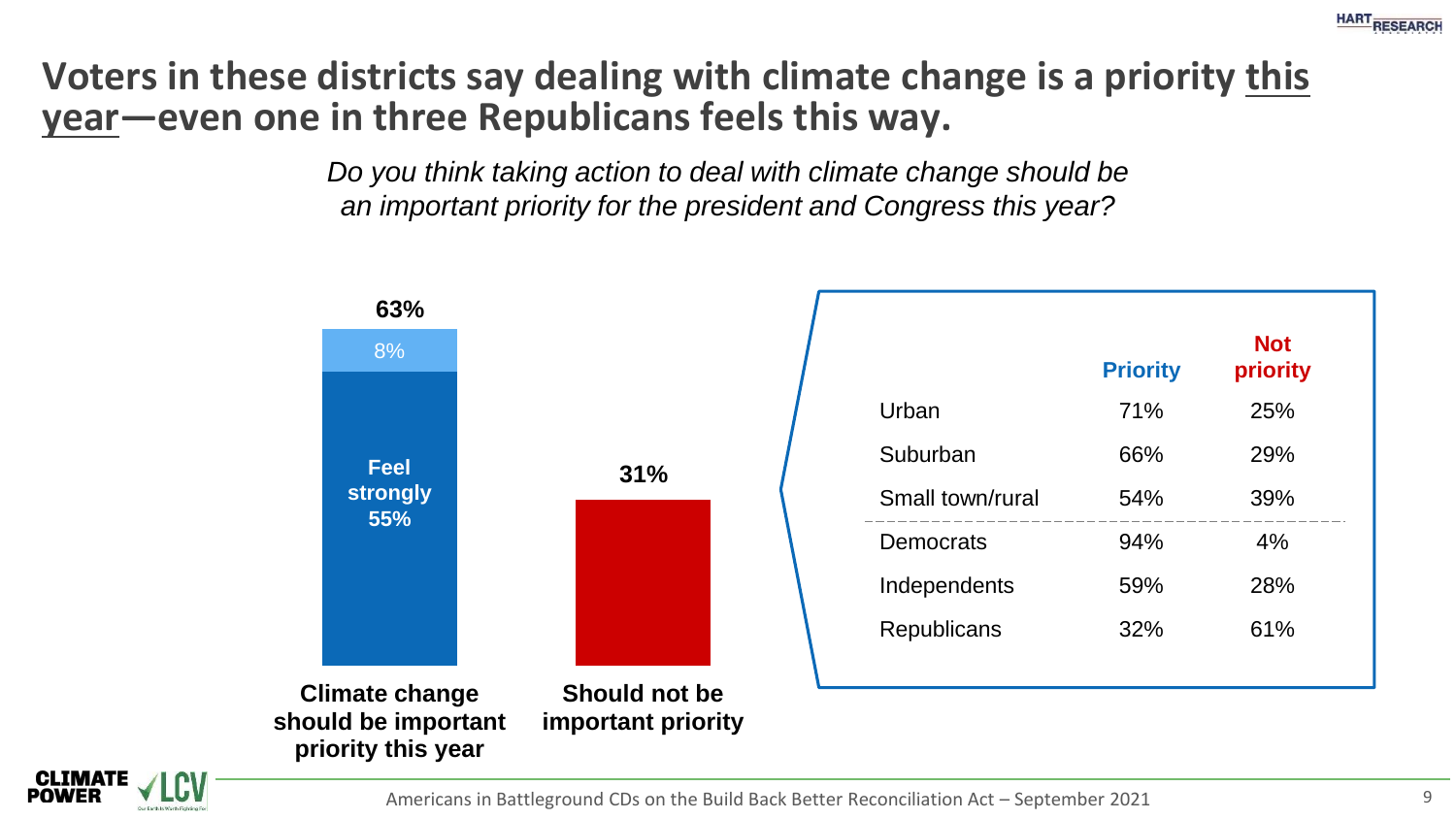

#### **This year's repeated extreme weather events underlie voters' sense of urgency to address climate change now.**

*News about extreme temperatures, wildfires, hurricanes, flooding around the country*

*Perceived cause of the situation with extreme temperatures, wildfires, hurricanes, flooding*

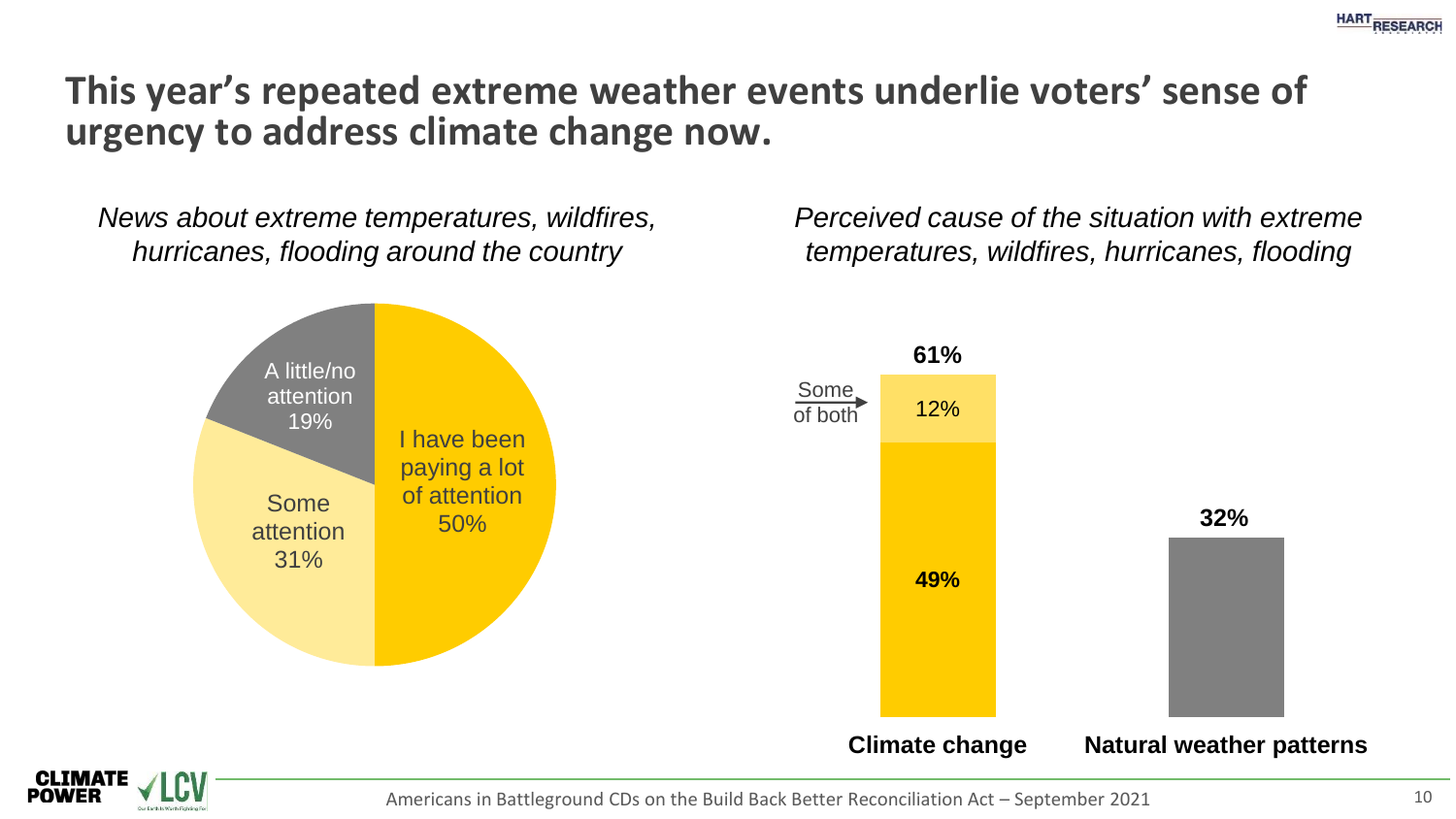# **Voters want their representatives to vote in favor of BBB, especially both the swing voters and Biden turnouts that Democrats will need next year.**

*How I Want my Congressional Representative to Vote on the Legislation*

| 59%                         |                                |                       | <b>Vote in</b><br>favor | <b>Vote</b><br>against |                        | <b>Vote in</b><br>favor | <b>Vote</b><br>against |
|-----------------------------|--------------------------------|-----------------------|-------------------------|------------------------|------------------------|-------------------------|------------------------|
|                             |                                | Democrats             | 91%                     | 6%                     | Men                    | 53%                     | 43%                    |
|                             |                                | Independents          | 65%                     | 25%                    | Women                  | 65%                     | 27%                    |
|                             | 34%                            | <b>Republicans</b>    | 25%                     | 68%                    | White voters           | 56%                     | 38%                    |
|                             |                                | Swing voters          | 66%                     | 27%                    | <b>Voters of Color</b> | <b>71%</b>              | 22%                    |
|                             |                                | <b>Biden turnouts</b> | <b>97%</b>              | 3%                     | Age 18 to 34           | <b>70%</b>              | 26%                    |
|                             |                                | Urban                 | 64%                     | 30%                    | Age 35 to 49           | 61%                     | 31%                    |
|                             |                                | Suburban              | 61%                     | 33%                    | Age 50 to 64           | 56%                     | 41%                    |
| Vote in favor<br>of BBB Act | Vote against<br><b>BBB</b> Act | Small town/rural      | 55%                     | 38%                    | Age 65/older           | 52%                     | 38%                    |

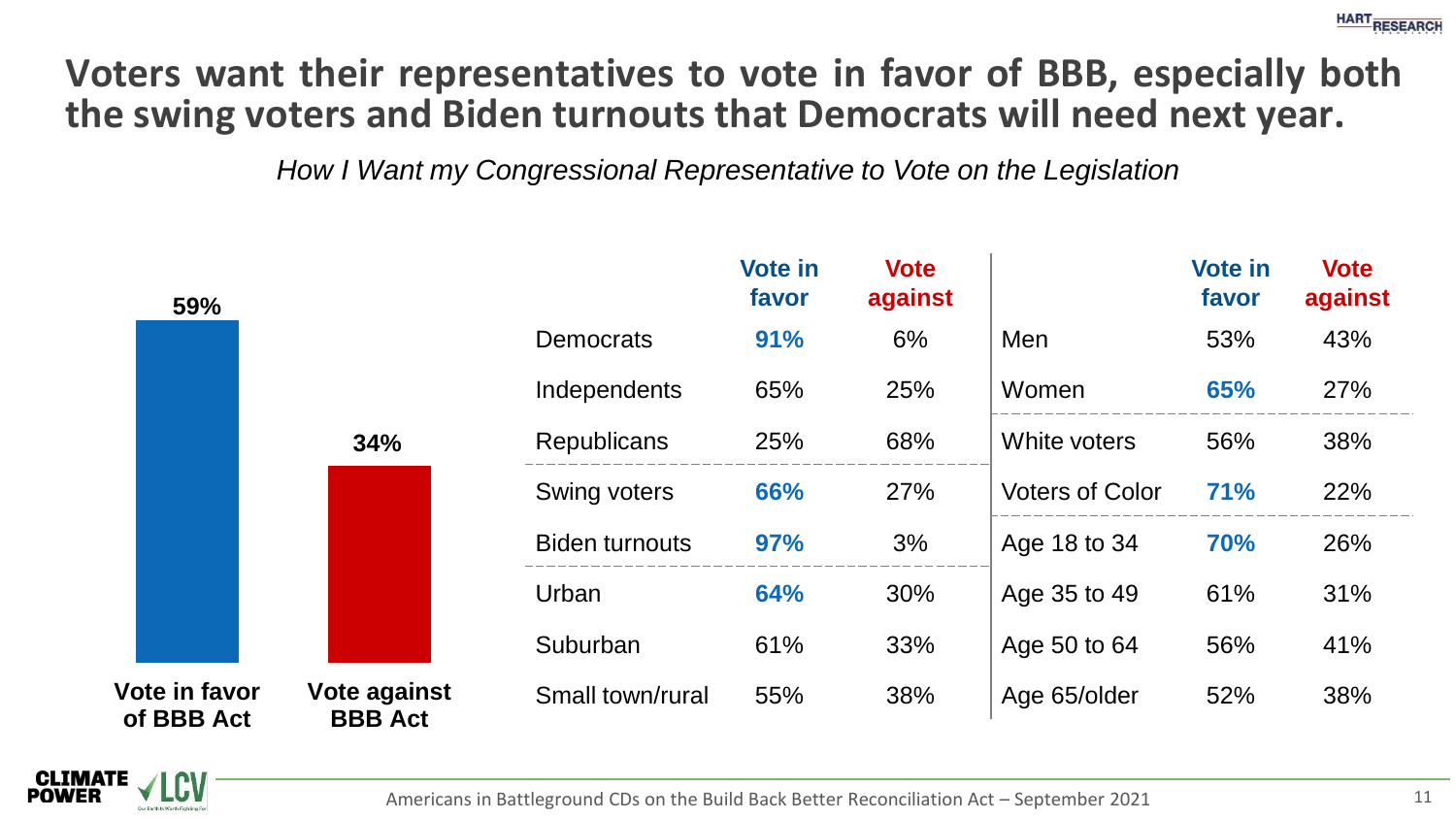# **The public health, job creation, and lower utility bills are especially compelling reasons in BBB's favor.**

*How convincing is this reason for Congress to pass the legislation?*



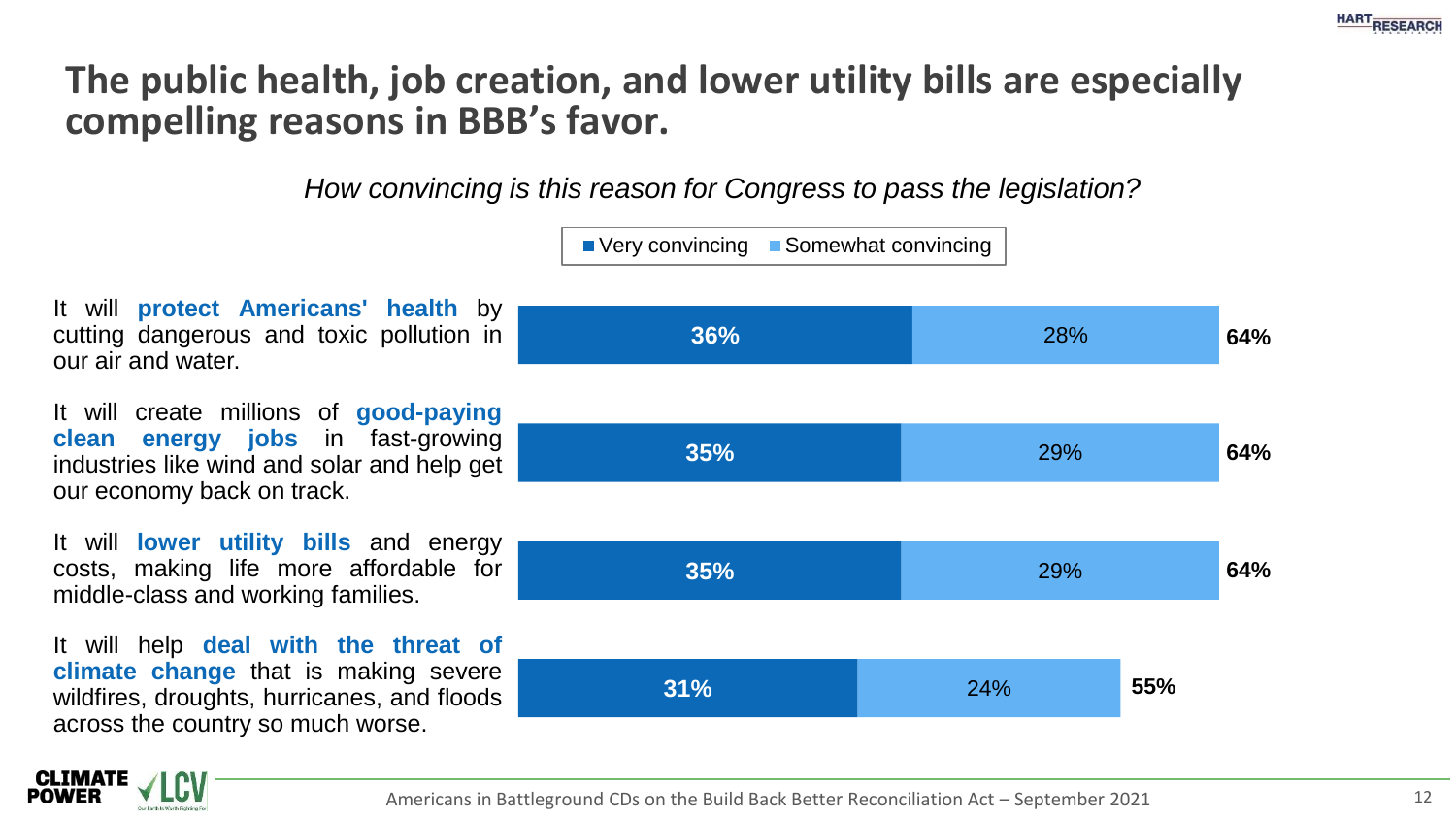**More/**

# **Majorities say BBB's current proposed cost and scope should be maintained or increased; only Republicans favor paring back to lower costs.**

On the BBB legislation, Congress should:

- Keep costs at current level
- Spend MORE so it does more to address important problems and provide more help to working families, even if this means increasing the cost
- Spend LESS to save money, even if this means doing less to address important problems and providing less help to working families

|            |              |                       | same | <b>Less</b>  |                        | same       | <b>Less</b> |
|------------|--------------|-----------------------|------|--------------|------------------------|------------|-------------|
| 54%        |              | Democrats             | 80%  | 11%          | Men                    | 47%        | 45%         |
| 38%<br>33% | Independents | 52%                   | 34%  | Women        | 61%                    | 32%        |             |
|            |              | Republicans           | 29%  | 67%          | White voters           | 50%        | 42%         |
|            |              | Swing voters          | 58%  | 32%          | <b>Voters of Color</b> | <b>70%</b> | 23%         |
|            |              | <b>Biden turnouts</b> | 85%  | 7%           | Age 18 to 34           | 63%        | 31%         |
|            | Urban        | 62%                   | 35%  | Age 35 to 49 | 58%                    | 34%        |             |
| 21%        |              | Suburban              | 57%  | 37%          | Age 50 to 64           | 44%        | 49%         |
|            |              | Small town/rural      | 49%  | 42%          | Age 65/older           | 55%        | 37%         |
|            |              |                       |      |              |                        |            |             |

**More/**